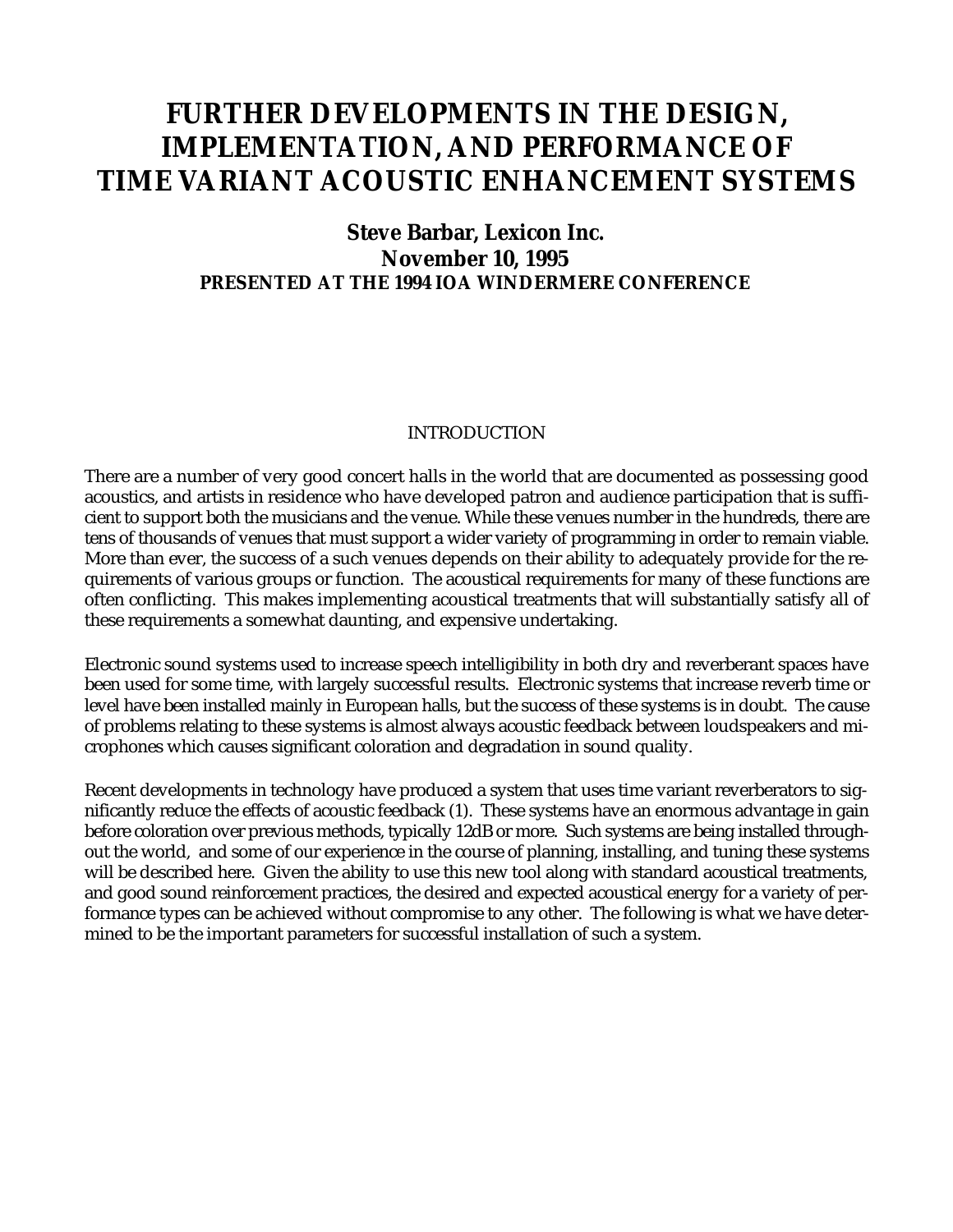#### DETERMINING THE INTENDED AND ULTIMATE USES FOR THE VENUES

Although there may be disagreement in the acoustical community over what constitutes "good" acoustics, and how one quantifies this, we must identify acoustical requirements for differing types of performances that the venue will undertake which may be directly conflicting. Distinguish as best you can the requirements for speech and clarity from the requirements for envelopment and spaciousness.

Examples of these applications are as follows:

Speech - Clarity and Articulation

- Lecture Film Dramatic Performance Amplified Music
- Music Envelopment and Spaciousness
	- Solo musical performance

Quartet

Chamber Orchestra

Symphony

Both Clarity and Envelopment

Opera

Broadway Productions

Chamber Singing Orchestra and Chorus

### WHAT YOU NEED TO KNOW ABOUT THE SPACE.

Before an enhancement system can be considered, one must take measures to identify and solve blatant acoustical problems within the environment. Noise intrusion from any source - street noise, HVAC, adjacent corridor spaces, etc., should be identified and eliminated. When using electro-acoustic enhancement there is a likelihood that these noise problems, if not resolved, will be picked up by the microphones and amplified uniformly throughout the space.

Our research and work by others has shown that strong specular reflections are detrimental to clarity for both speech and music. These problems should be treated with absorbing or diffusing materials. Since electro-acoustic enhancement systems only add energy to a space, corrective measures must be applied to the venue that produce natural acoustics with energy level and time that are appropriate for those goals requiring the most dry acoustical characteristics. This means that where utmost clarity is desired for the spoken word, much of the reverberant energy in the space must be absorbed. While such treatment is not usually associated with improving the natural acoustics for music, it is also an important consideration for emulating the increased room volume in a larger space.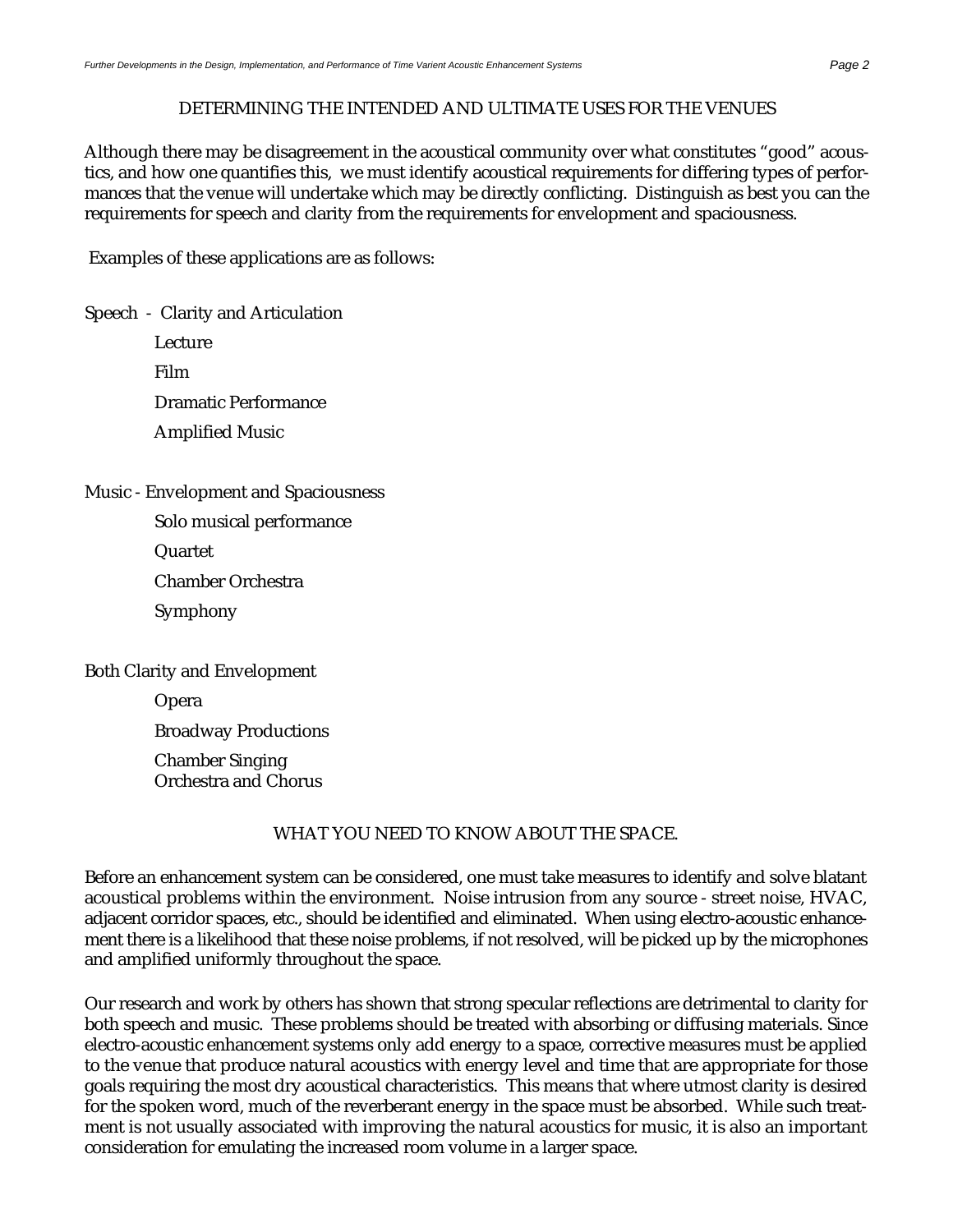Consider a cube with a volume of one million cubic ft. This is slightly more volume than Boston Symphony Hall, although the surface area is less due to the cubic geometry. If we assume an absorption coefficient of .3 for the surfaces of this room, we can predict the reverb radius (critical distance). Since this is a measure of the direct to reverberant ratio of the environment, it can be used as a means of determining room gain. If we were to reduce the volume of the cube by half to 500,000 cubic feet while maintaining the same absorption coefficient, the critical distance will decrease, indicating that the level of the reverberation has increased, while reverb time will decrease. (Figure 1).



Figure 2 depicts measurements of impulse responses made in the Kulas Auditorium (500 seats) and Severance Hall in Cleveland, Ohio (1890 seats). Note that in the Kulas Auditorium the reverberant level has increased nearly 3dB; while the reverb time in both spaces is similar.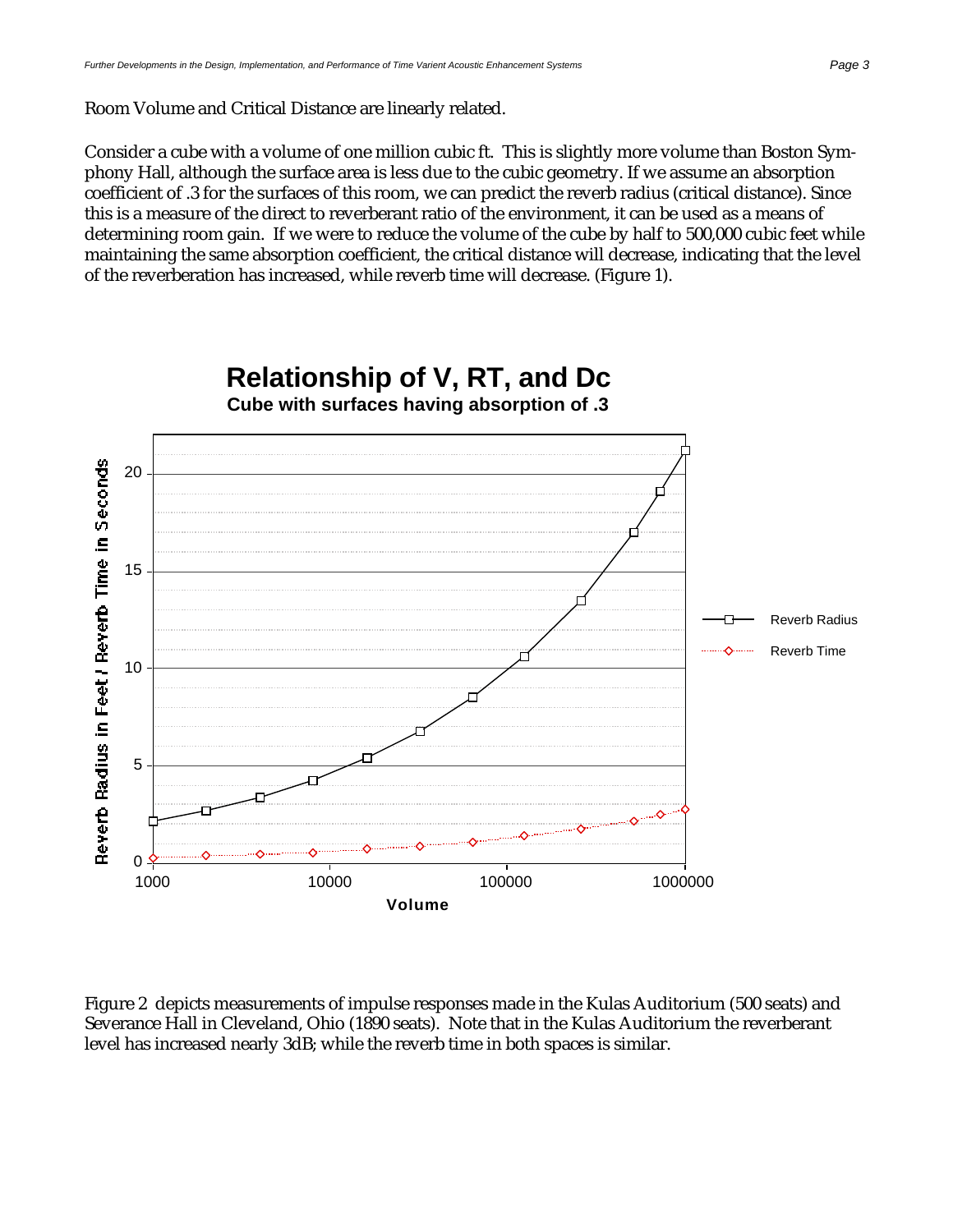Figure 2.



In smaller rooms (<400 seats) , the audience is potentially closer to the surfaces of the space, and the direct sound. This means that unless the space has a significant amount of absorptive materials other than the audience, the direct and early energy will be loud. This can be detrimental for goals that require very high clarity, and for musical goals that require the acoustical character of spaces with larger volume.

The implications for electronic enhancement of small and medium sized performance venues are that if you wish to successfully emulate the reverberant characteristics of a larger space in such a venue, one must absorb a significant amount of the direct and early energy. A logical place to start is the stage house. Adding absorption and diffusing surfaces will both reduce the early energy contributing to the loudness of an orchestra on a stage. It will also provide the impression of a greater hall return. Consequently, the level of early energy in the space will necessarily be lower as well.

Smaller spaces have audience seating that can be described as "intimate", or closer to the musicians. Reducing the level of direct and early energy in such spaces allows the enhancement system to increase the ratio of direct to reverberant energy for seats closer to musicians, providing a greater sense of envelopment. This can be achieved without raising reverberant levels so high as to sound unnatural. Such a system would create greater uniformity in the levels of direct and reverberant energy throughout the venue, providing optimum spaciousness and envelopment for a greater number of seats.

In medium to large spaces (>500 and less than 1000 seats) there is most often sufficient volume to create reverberation times greater than 1.3 sec. The surfaces of the venue and direct sound sources are farther from most audience members. This means that the direct to reverberant ratio is higher for most seats in the venue, and that the (G) of the room is usually lower. If problems with specular reflections do not exist, it might be possible for such a venue to support several of the goals defined earlier for musical performances, but it would likely have trouble with the extreme requirements for clarity and music, As the size and volume of the space increase further, it is possible for the space to be deficient in both direct, reverberant level, or both dependent on the surface treatments and your position in the room.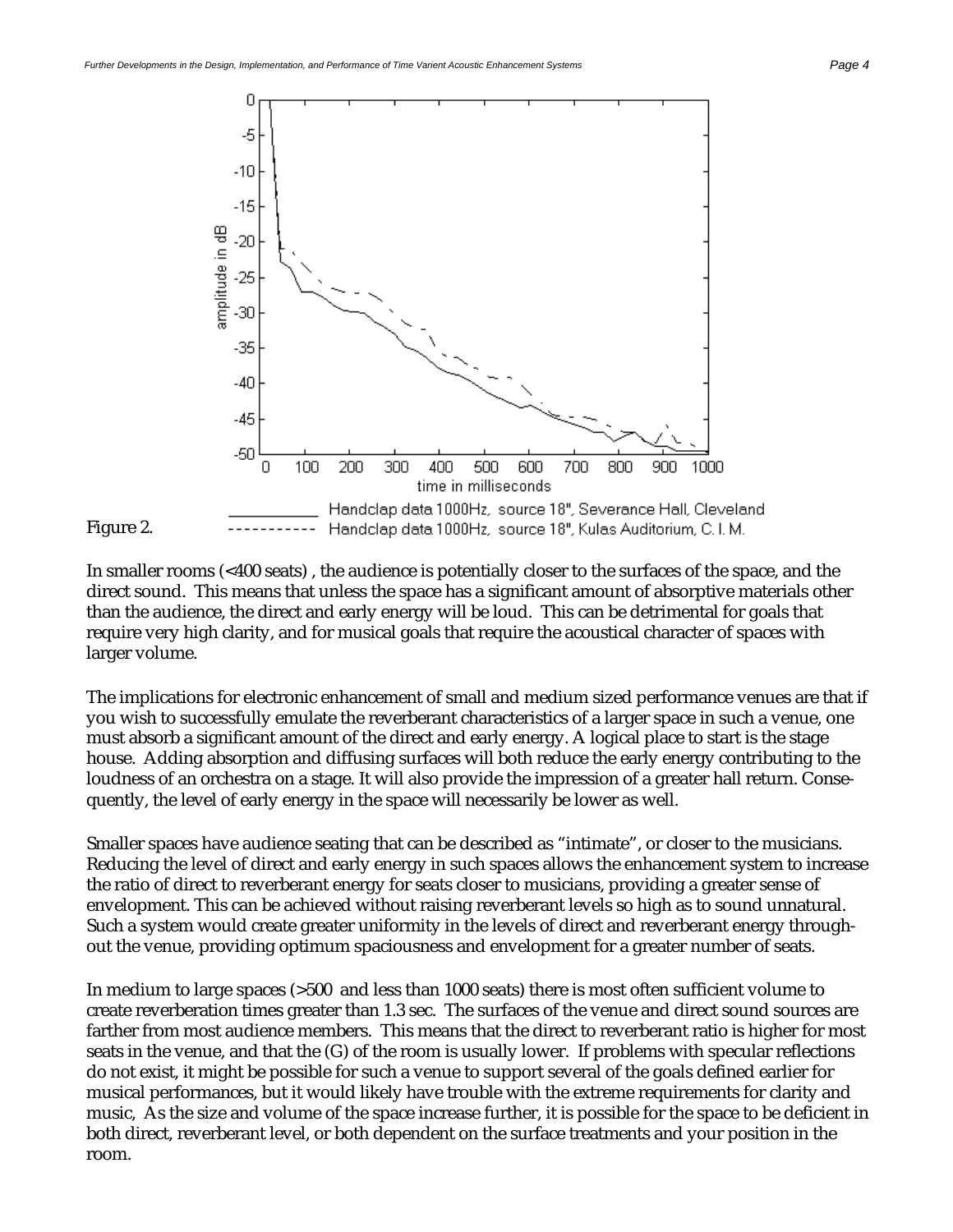Our research has shown that good spatial impression and envelopment occur when the direct and reverberant energy in the room are about equal, when both the early and later energy are diffuse, and when most of the reverberant energy arrives from the side and rear of the listener, and not in the medial plane. In the rear of a large hall where direct energy is weak compared to later energy, the perceived sound may not in fact be become more enveloping. Because energy arriving from the front at this seating location is primarily reflected or reverberant, there is little distinction between early and later energy. Seats in the middle of the house often yield best spatial impression and envelopment. Perceptually this is because where the direct and the reverberant fields can be separately distinguished the directional properties of the reflected field are masked by the direct field, and the reflected field is perceived as maximally wide. Where the direct sound is weak and the total reflected energy comes mostly from the front the envelopment is less.

For enhancement system design in larger spaces, it is important to consider using two separate processors - each receiving input from the same microphones; with one system producing early energy and one producing later energy. These would then be delayed, and mixed accordingly to provide optimum impact and envelopment throughout the space.

#### DESIGNING THE SYSTEM

Once you determine that there are problems with the natural acoustics of the venue, treat the space accordingly so that it will meet the objectives for goals that require the driest acoustical character.

#### Hang Microphones

The goals described earlier give you some idea of the sound sources and their locations. Microphones need to be hung near these sources. In most systems installed to date, two or four good quality cardioid microphones are suspended over the stage area as so not to cause sight obstructions (1). The microphones should be positioned as so to pick up a uniform blend of the instruments or performers. WE are just beginning to install systems that have 8 microphones installed and a switching network that enables or disables microphone channels in order to accommodate widely different micing requirements. The advantage to this is that the microphones positions can remain fixed, and gain can be calibrated and reset in a repeatable manner.

#### Where to put Speakers

There has been significant controversy over the importance of early lateral energy as it pertains to the impression of spaciousness. Our recent work has shown that the identification of spaciousness with only the early lateral reflections having delays ranging from 10ms to 80ms is erroneous, and that it is the total lateral energy with delays greater than 2ms which contributes to spaciousness (5,6). This is particularly important for the fundamental design of an electronic enhancement system. It means that if increased envelopment and reverberance is desired, it is neither essential or desirable that that all of the lateral energy from the enhancement system be delivered in the first 80ms. Because of the frequency dependence of the optimum angle for spaciousness (5), the most pleasant sounding reverberant fields are diffuse, with sound arriving from many different directions. It is not a good idea that all the energy should arrive from the side, hence, it is not a good idea to have most of the speakers in an enhancement system placed on side walls. Our experience has shown that an array of loudspeakers located overhead capable of producing uniform coverage, complemented by a lateral array where necessary, yields best results.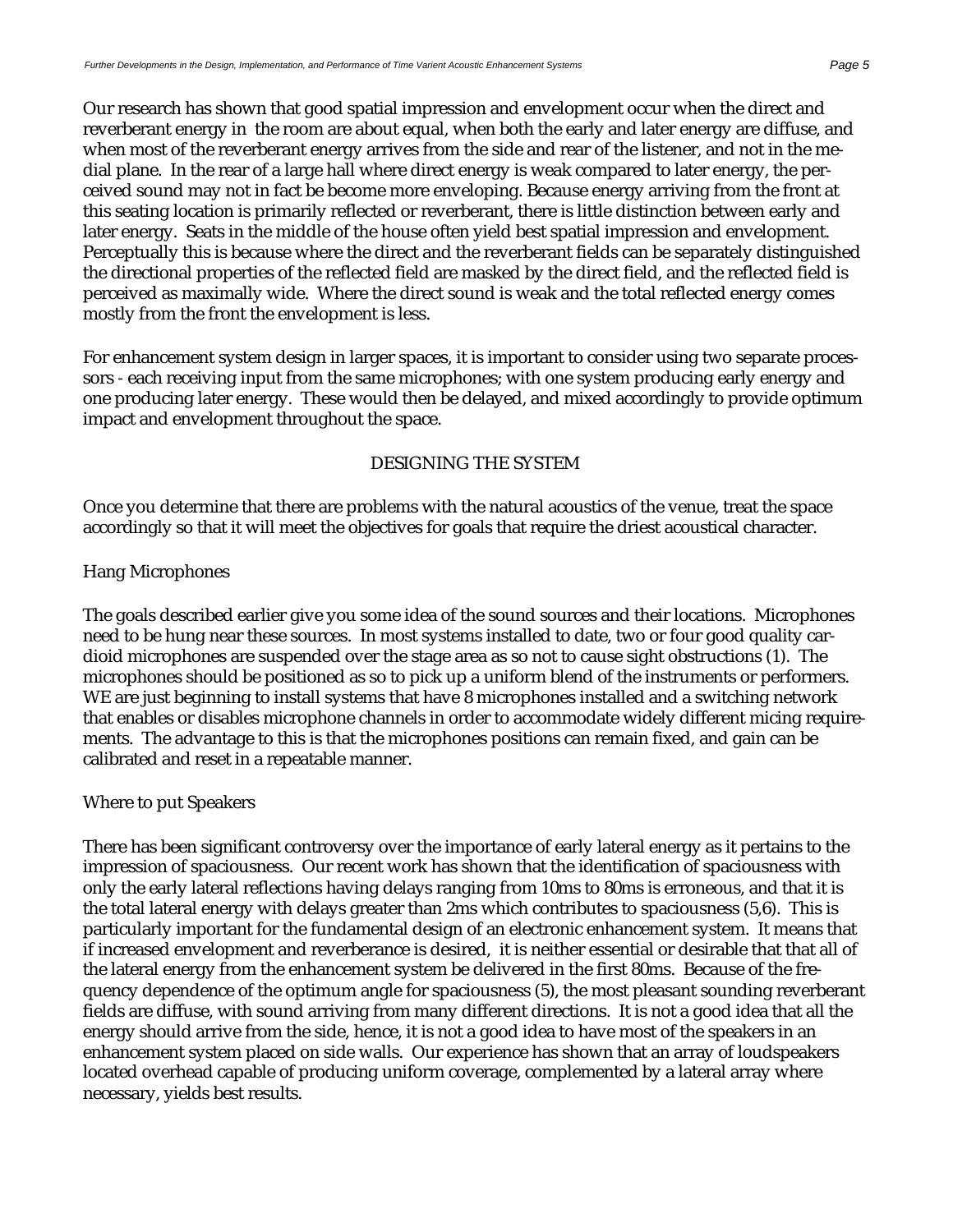In situations where the low frequency energy of the space is deficient, an array of subwoofers can be incorporated into the enhacement system. Systems installed at the Church of St Michael and St George and the Tsai Center for the Performing Arts at Boston University use subwoofers to augment low frequency energy. Although fewer of these devices are required than with the overhead array, the number should be sufficient as to minimize localization to any one device.

#### **Type of Speaker**

The device used should provide uniform power response; specifically, it should not have noticeable aberrations in its off axis frequency response. Mendel Kleiner has stated to me in the recent past that these systems should be built using the best possible components, and here I agree. Fortunately, some the best components for this task are not extraordinarily expensive. Most of our systems utilize a twoway bookshelf type speaker manufactured in Canada and developed in accordance with research generated by the NRC.

#### Number of Speakers

The ideal speaker for use in such a system is one that produces linear frequency response over a half spherical coverage pattern (a uniform power response), and that has high sensitivity. These requirements are conflicting, and with such a system it is better to use a larger number of devices. A system producing multiple channels of time variant energy will benefit from additional speakers separated by some distance when adjacent speakers have statistically different time variance. This produces a greater number of statistically differing paths between speaker and microphones thereby increasing decorrelation and gain before feedback. Where the ceiling is relatively low (less than 20 feet), larger array density can provide sufficient energy to meet overall power requirements. Where ceilings are higher (above 25 feet) the power uniformity requirements of the loudspeaker are not as stringent. Due to the increased distance between the listener to the speaker array, the listener hears more of the devices in the array, and the aberrations of any one device are diminished. Density usually cannot be compromised where ceilings are high, however; the power delivery requirements are significantly greater due to the increased distance, and coverage must be sufficient to negate artifacts of a more sensitive device. On should strive to maintain power uniformity in whatever device is utilized.

#### Power Requirements

Reverberance is the musical impression of the hall one hears while the music is playing - running reverberance (RR) is possibly a more descriptive name. We have studied reverberance extensively (3,4,6). We find that for soloists on stage, their impression of the support of the hall can be measured by comparing the energy in the first 160ms of an impulse response to the energy in the second 160ms. We use the measure RR160:

$$
RR = RR160 = 10 * \log_{10} \frac{320ms}{160ms} p(t)^{2} dt
$$
  

$$
_{o}^{0} p(t)^{2} dt
$$

Note that it is only reflected energy which arrives after 160ms which contributes significantly to musician self support on stages. This result is highly significant for enhancement system design.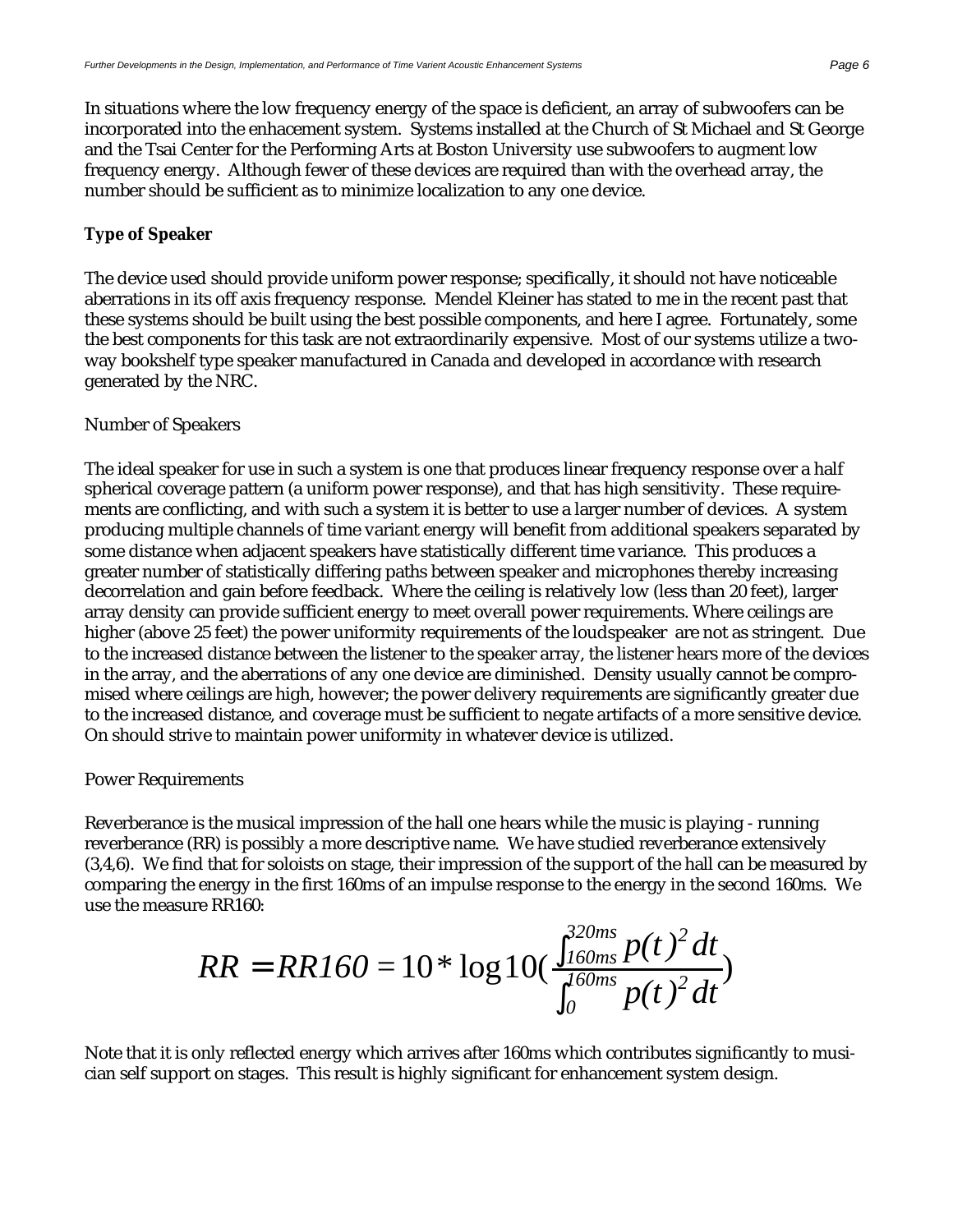**F**or the audience the running reverberance is strongly influenced by the tendency of music to mask its own reverberation. Musical masking pushes the time window for hearing musical reverberance even later - to 300ms and beyond. Our best measure for reverberance in the audience is based on the Schroeder integral of the impulse response. If S(t) is the schroeder integral, and S(0) is the peak, and S(350) is the value at 350ms, then:

$$
EDT350 = \frac{60 * 350ms}{(S(0) \cdot S(350)) * 1000ms/sec}
$$

We express this as the slope of an equivalent decay, scaled to correspond to the standard reverberation time. In practice EDT350 is often close to the Early Decay Time (EDT), a standard measure of running reverberance. EDT350 more accurately corresponds to perception over a wide range of listener distance and room decay. Once again notice that the behavior of the decay at times quite long after the direct sound dominate the perception.

This means that for the system to have adequate headroom, the array must be capable of achieving levels that are slightly higher than the point where the release of the direct energy unmasks the reverberant energy in the space. While this measure is dependent on a factors such as the type of music and number of musicians, our experience has shown that the enhancement system for an audience should provide energy to within 4dB of the direct signal for any seat in the defined coverage area. In a small space where the audience seating is very close to the conductor and musicians this requirement can prove problematic. If the performance involves an orchestra (115 dB direct energy), and the first rows of seats are ten feet from the conductor, the distance inverse squared yields a drop in level of 12dB to 103dB, minus masking factor, equals a required energy level of 100dB. If the speaker array generating this energy is 20' or more overhead, it will take considerable power to meet this requirement.

In several system designs, we have made provisions to utilize the enhancement speaker array for secondary sound reinforcement, film surround, and theatrical sound effects. These applications must be considered in calculating array power, but usually are met by enhancement system requirements.

#### Coverage

Reverberance may vary somewhat throughout a hall, but it is not localizable as a distinct sound source. Therefore an important consideration for any electro-acoustic enhancement system is that one should not be able to perceive the reverberant energy generated by the system as being localizable to an individual sound source. This means that the array density must be sufficiently large as to produce a uniform field, In our experience, the requirements are more stringent than for sound reinforcement. If a power uniform loudspeaker is used, one should strive for 1.5 dB uniformity in the energy generated by the system over the desired coverage area. We have successfully utilized prediction programs such as CADP2, EASE, Modular, etc., to confirm optimum speaker placements. This is accomplished by selecting a very low Q device with uniform frequency response and mapping only direct energy (from the speakers without contribution of room surfaces) using a power sum calculation method.

Our experience is that the number of speakers in the array will not change from the from to the rear of a space. In smaller spaces, the level of the direct energy does not drop significantly, hence the enhancement system array should not change much. Balconies with low ceilings require a greater number of speakers to insure uniformity. Larger spaces require the addition of early energy to after the direct level begins to drop, and coverage requirements for the enhancement system usually keeps speaker numbers consistent from front to rear.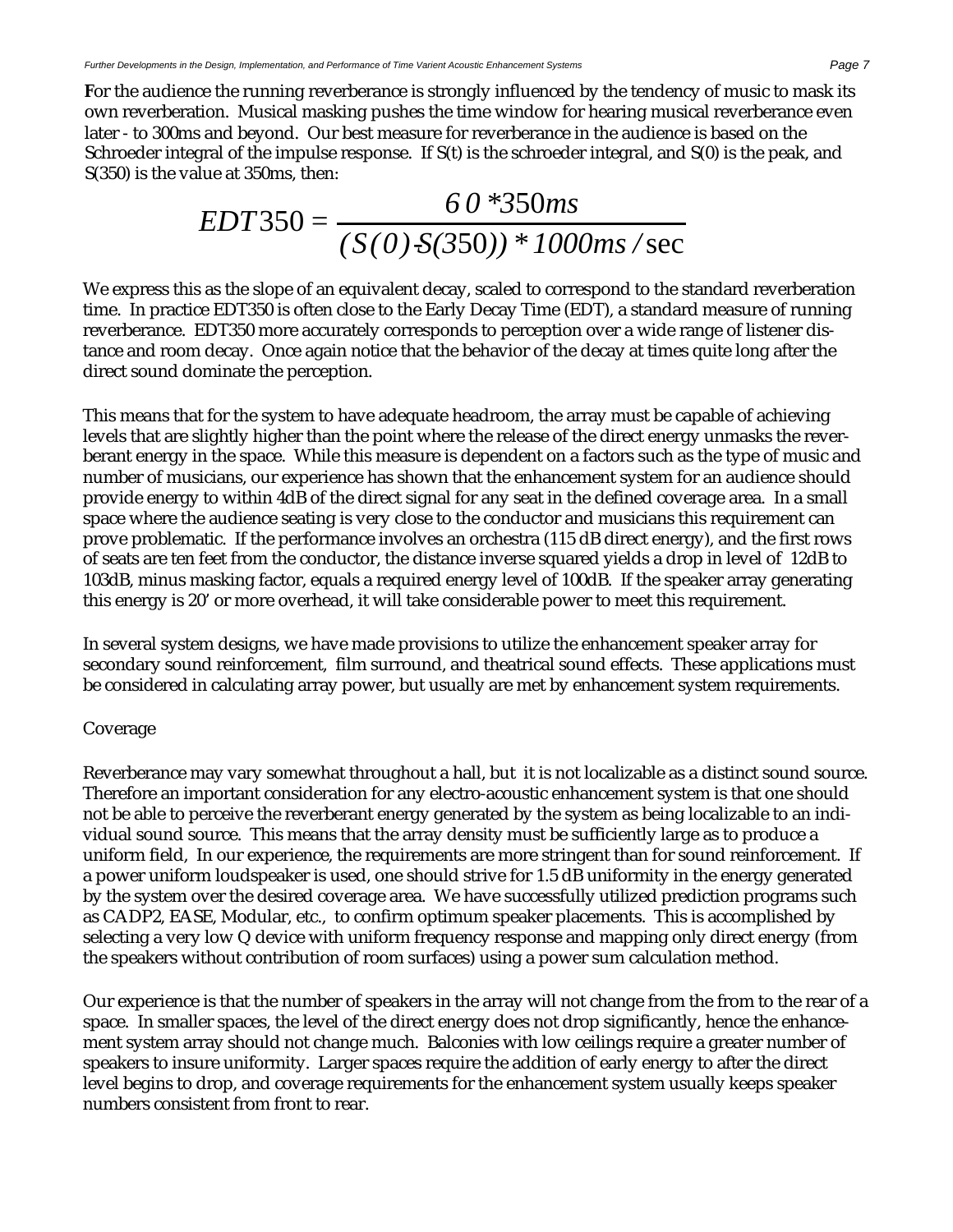#### Performance of other electronics used in the system

If we consider the primary use of the electronics in the system to be acoustical treatments, one can appreciate the need to make their operation transparent to both the casual and trained listener. Once inherent noise intrusion problems in a space have been addressed, and the acoustical treatments necessary for speech clarity have been installed, the space itself should not produce hiss or hum and neither should the enhancement system.

#### System Control

Another weakness in past attempts at electro-acoutic enhancement was adjustability. The system described herein provides control over a wide range of critical acoustic parameters. These changes can even be made during a performance. Our recent experience with multipurpose venues and houses of worship has proven that a programmable control surface should be a necessary consideration for these systems. It allows limits to be placed on the amount of control the user has over the acoustics - and it can accommodate multiple users with differing levels of security and control. System control can integrate well in the environment, both now and later. Furthermore, if the interface is carefully designed, it allows those most familiar with the space to make minor adjustments which ultimately become additional standard modes of system operation.

#### CORROBORATING THE RESULTS

All the above measures depend on having an impulse response of the space in question. There are many ways to obtain such a response. The recent availability of high quality small microphones and digital tape recorders has solved the problem of the receiver. We use two small microphones mounted on glasses bows, just above the pinnae. This is a simple way of obtaining a binaural response. The big problem is the source. The oldest sources are balloons, blank pistols or small cannon. The newest tend to use dodecahedral loudspeakers driven by rather nasty sounding signals. All of these have their disadvantages. Firearms are difficult to transport, and far to loud for use with unprotected audience. Balloons are very convenient, but they are too loud for enhancement systems, and they are seriously non omnidirectional. Handclaps are quite convenient, but are non omnidirectional above 1000Hz, not very repeatable, and have poor low frequency output. The methods involving loudspeakers are usually heavy, bulky, balky, and tedious for the audience.

The most important principle is that the source, whatever it is, should be omnidirectional. Omni sources are absolutely essential if data is to be compared between different researchers. However we feel it is more important to get some data than no data. For this reason we often use handclaps and balloons - popped in a standardized way. For more precise work we have developed a sweep tone technique which uses a small battery powered dodecahedral loudspeaker. A complete measurement can be made in less than 10 seconds, and the peak loudness is 88dB at one meter. The sweep is audience friendly, accurate, and works with time variant enhancement systems. The software is based on Matlab, and runs in any computer with a 16 bit sound card. The software (but not Matlab) is free.

Once the impulse response has been found, we find it most useful to integrate it with a 40ms window, and then analyze it in octave bands. Both functions are performed by a 1024 sample block FFT, with a 50% overlap. With a 25kHz sample rate this is a 40ms block, repeating every 20ms. The FFT is then displayed graphically, and analyzed into acoustic measures. The binaural data is useful for a number of these. This software is also free.